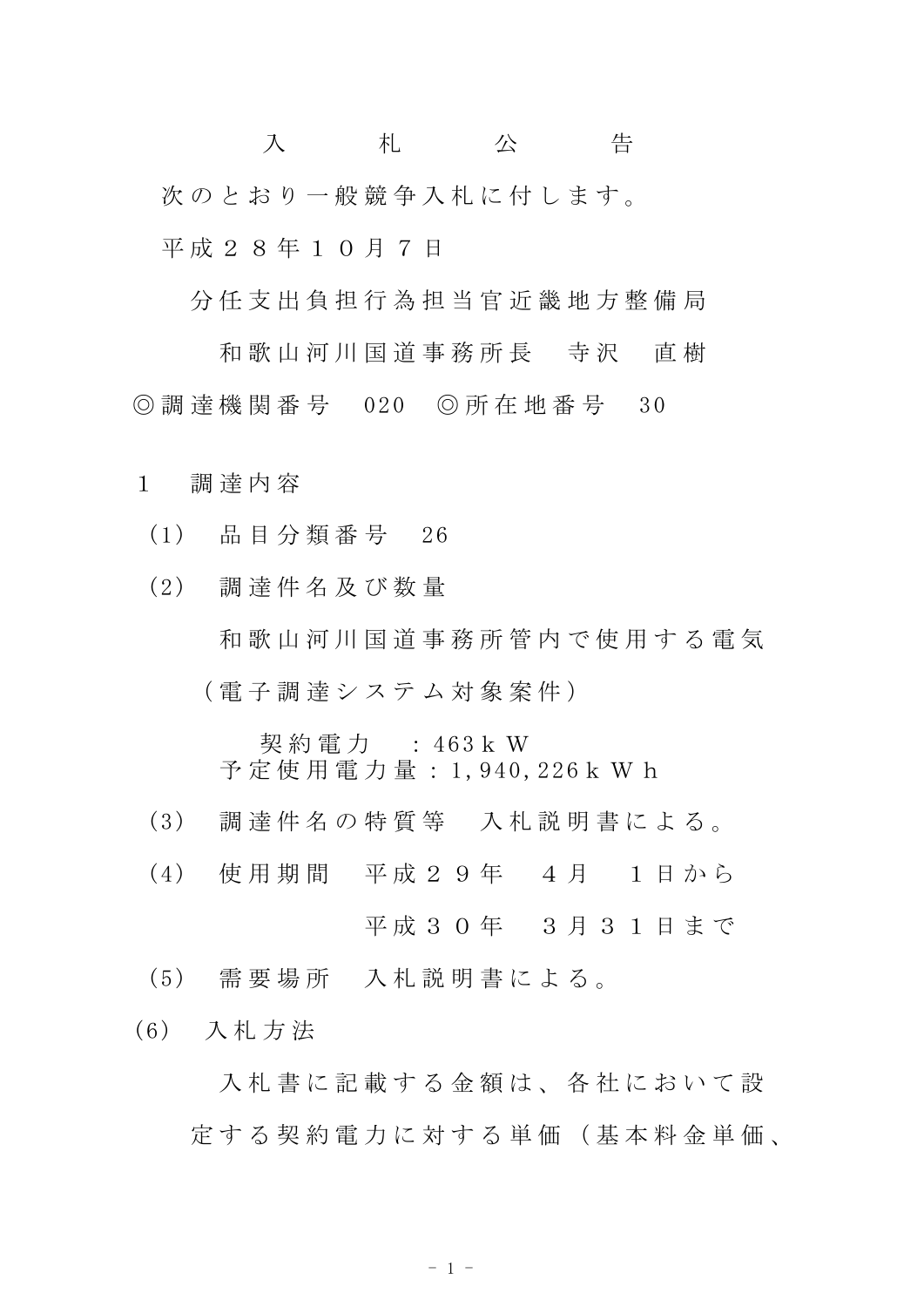同 一 月 に お い て は 単 一 の も の と す る 。 ) 及 び 使 用 電 力 量 に 対 す る 単 価 ( 電 力 量 料 金 単 価 、 同 一 月 に お い て は 単 一 の も の と す る 。 ) を 根 拠とし、あらかじめ当局が別途提示する月毎 の 予 定 契 約 電 力 及 び 予 定 使 用 電 力 量 に 基 づ き 算 出 し た 各 月 の 対 価 の 使 用 期 間 に 対 す る 総 額 を入札金額とすること。

なお、入札時においては、発電費用等に係 る 燃 料 価 格 変 動 の 調 整 額 及 び 再 生 可 能 エ ネ ル ギ ー 発 電 促 進 賦 課 金 は 考 慮 し な い こ と と す る 。

なお、落札決定に当たっては、入札書に記 載 さ れ た 金 額 に 当 該 金 額 の 100分 の 8 に 相 当 す る 額 を 加 算 し た 金 額 を も っ て 落 札 価 格 と す る ので、入札者は消費税及び地方消費税に係る 課 税 事 業 者 で あ る か 免 税 事 業 者 で あ る か を 問 わ ず 、 見 積 も っ た 契 約 希 望 金 額 の 108分 の 100 に相当する金額を記載した入札書を提出する こと。

原則として、当該入札の執行において入札 執行回数は2回を限度とする。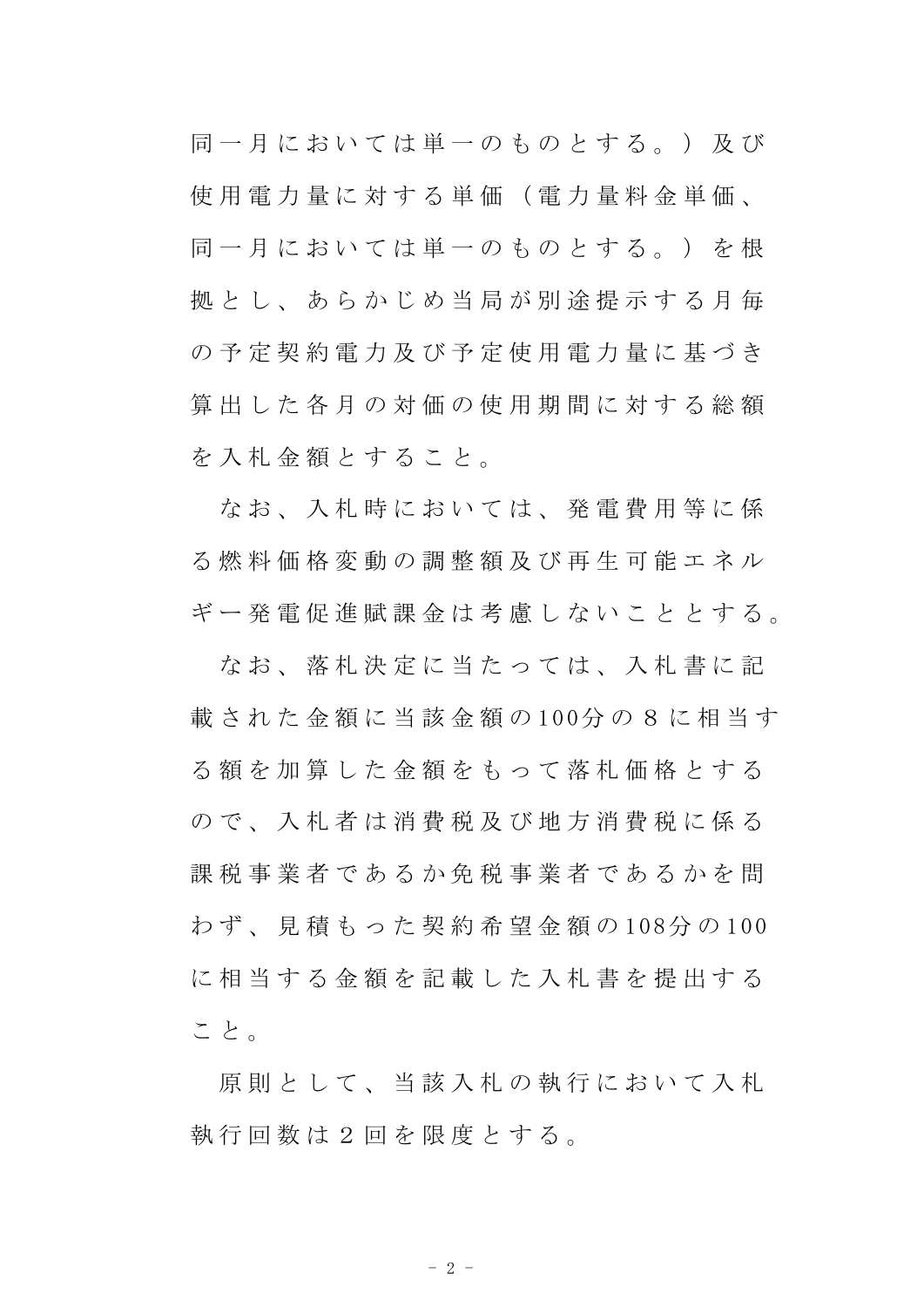詳細は入札説明書による。

- (7) 電 子 調 達 シ ス テ ム の 利 用 本 案 件 は 、 証 明 書等の提出、入札を電子調達システムで行う 対象案件である。なお、電子調達システムに よりがたい場合は、紙入札方式参加願を提出 するものとする。
- 2 競 争 参 加 資 格
- (1) 予 算 決 算 及 び 会 計 令 第 70条 及 び 第 71条 の 規 定に該当しない者であること。
- (2) 平 成 28・29・30年 度 国 土 交 通 省 競 争 参 加 資 格 (全 省 庁 統 一 資 格 )「 物 品 の 販 売 」 の A 又 は B 等級に格付けされた近畿地域の競争参加資格 を 有 す る 者 で あ る こ と 。

な お 、 当 該 資 格 に 係 る 申 請 に つ い て は 、

「 競 争 参 加 者 の 資 格 に 関 す る 公 示 」 ( 平 成 27 年12月24日付官報)に記載されている時期及 び 場 所 で 受 け 付 け る 。

- (3) 電 気 事 業 法 第 2 条 の 2 の 規 定 に 基 づ き 小 売 電 気 事 業 の 登 録 を 受 け て い る こ と 。
- (4) 省 CO2化 の 要 素 を 考 慮 す る 観 点 か ら 、 入 札 説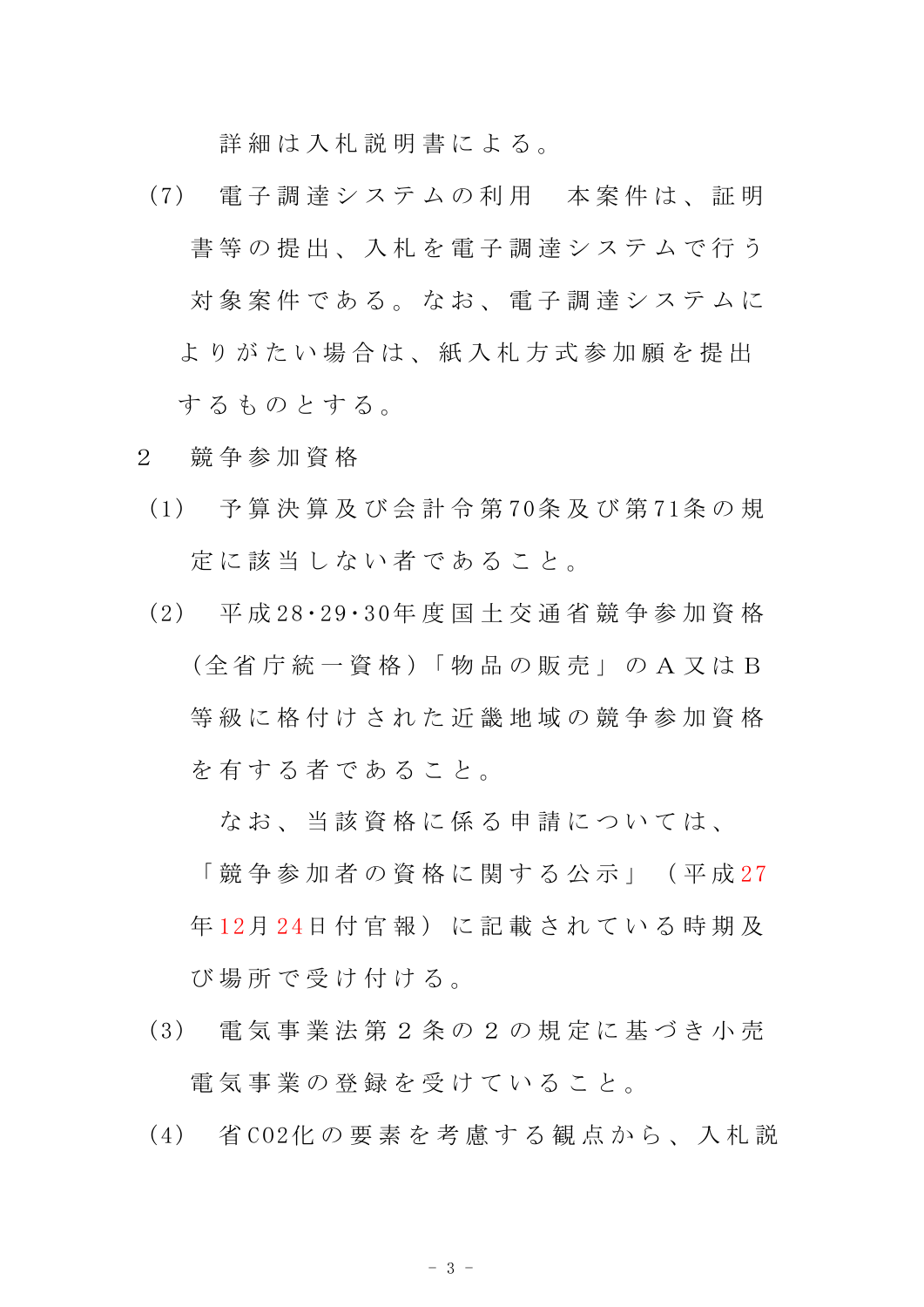明 書 に 記 載 す る 基 準 を 満 た す こ と 。

- (5) 証 明 書 等 の 受 領 期 限 の 日 か ら 開 札 の 時 ま で の期間に、近畿地方整備局長から指名停止を 受けていないこと。
- (6) 会 社 更 生 法 に 基 づ き 更 正 手 続 開 始 の 申 し 立 て が な さ れ て い る 者 又 は 民 事 再 生 法 に 基 づ き 再生手続き開始の申し立てがなされている者 ( 競 争 参 加 資 格 に 関 す る 公 示 に 基 づ く 再 申 請 の手続きを行った者を除く)でないこと。
- (7) 電 子 調 達 シ ス テ ム に よ る 場 合 は 、 電 子 認 証 (ICカード) を取得していること。
- (8) 分 任 支 出 負 担 行 為 担 当 官 か ら 入 札 説 明 書 の 交 付 を 受 け た 者 で あ る こ と 。
- (9) 警 察 当 局 か ら 、 暴 力 団 員 が 実 質 的 に 経 営 を 支 配 す る 者 又 は こ れ に 準 ず る 者 と し て 、 国 十 交 通 省 が 発 注 す る 業 務 等 か ら の 排 除 要 請 が あ り、当 該 状 熊 が 継 続 し て い る も の で な い こ と 。
- 3 入 札 書 の 提 出 場 所 等
- (1) 入 札 書 の 提 出 場 所 、 契 約 条 項 を 示 す 場 所 及 び 問 い 合 わ せ 先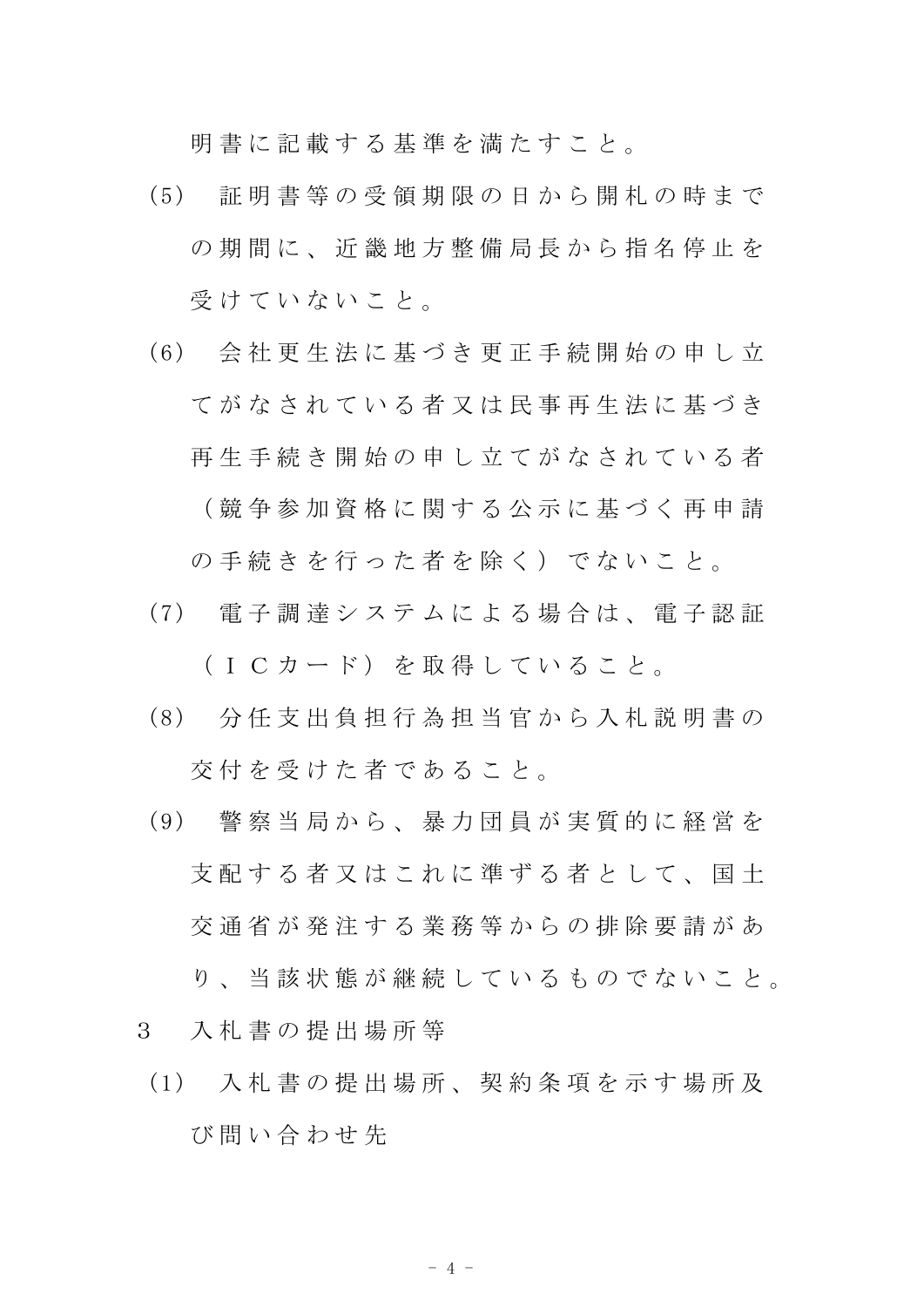〒 640-8227 和 歌 山 県 和 歌 山 市 西 汀 丁 1 6 番 国土 交 通 省 近 畿 地 方 整 備 局 和 歌 山 河 川 国 道

事務所 経理課 専門官 江崎 秀規 TEL 073-402-0261(内 線 220)

- (2) 電 子 調 達 シ ス テ ム の U R L 及 び 問 い 合 わ せ 先 https://www.nyusatsu.geps.go.jp/OMP/ Accepter/
- (3) 入 札 説 明 書 の 交 付 す る 場 所 及 び 方 法 上 記 (1)に て 交 付 す る 。 郵 送 に よ る 交 付 は 、 郵送料を別に必要とする。
- (4) 電 子 調 達 シ ス テ ム に よ る 入 札 書 類 デ ー タ ( 証明書等)の受領期限、及び紙入札方式によ る 証 明 書 等 の 受 領 期 限 平 成 28年 11月 7日 16時 00分
- (5) 電 子 調 達 シ ス テ ム に よ る 入 札 書 の 受 領 期 限 、 及 び 紙 入 札 ・ 郵 送 等 に よ る 入 札 書 の 受 領 期 限 平 成 28年 12月 6日 16時 00分
- (6) 開 札 の 日 時 及 び 場 所 平 成 28年 12月 7日 10時 00分
	- 国土 交 通 省 近 畿 地 方 整 備 局 和 歌 山 河 川 国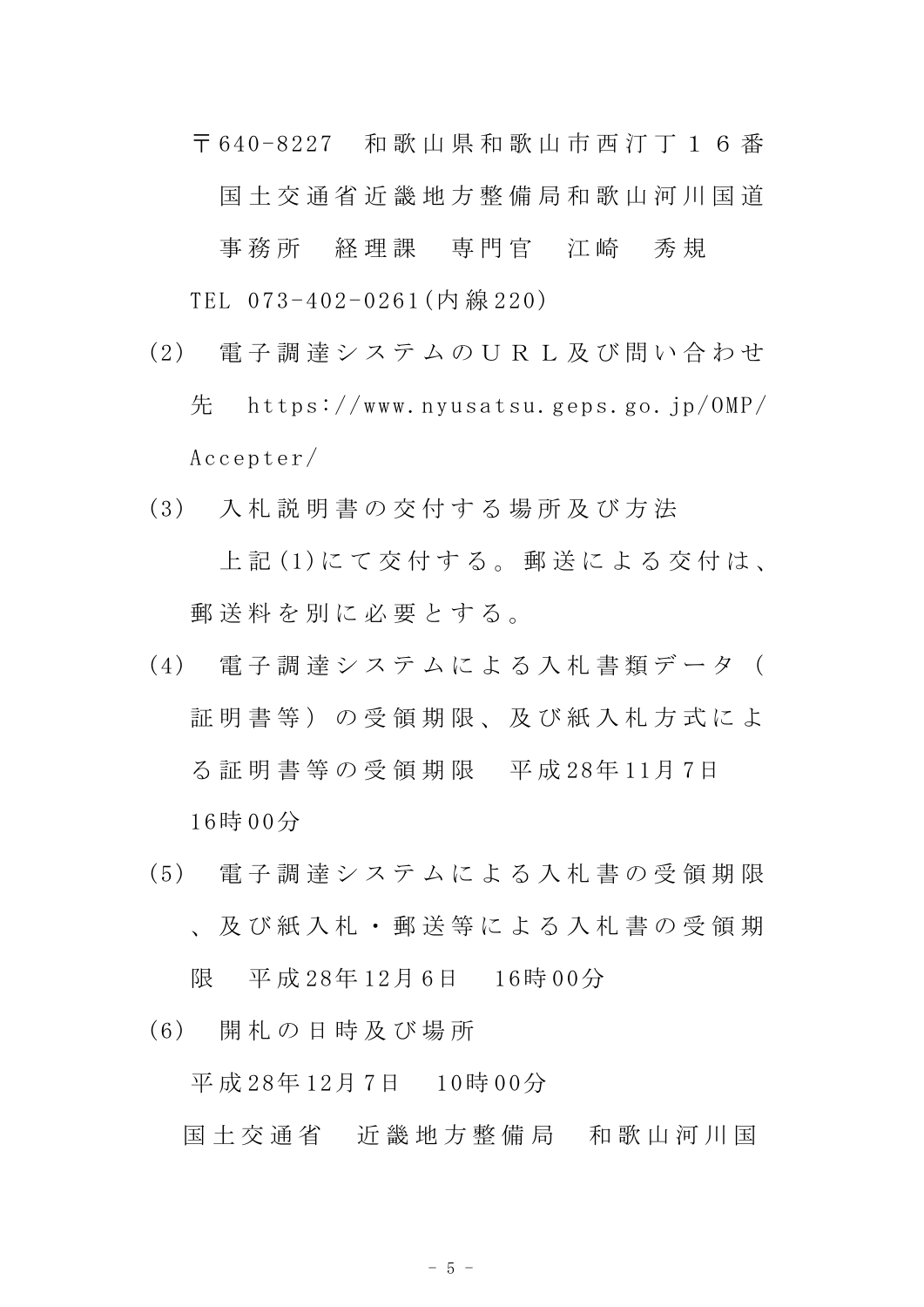道事務所 5 階 5 0 1 会議室

- 4 その他
	- (1) 契 約 手 続 に 使 用 す る 言 語 及 び 通 貨 日 本 語 及 び 日 本 国 通 貨 。
	- (2) 入 札 保 証 金 及 び 契 約 保 証 金 免 除
	- (3) 入 札 者 に 要 求 さ れ る 事 項
		- ① 電 子 調 達 シ ス テ ム に よ り 参 加 を 希 望 す る 者は、所定の受領期限までに入札書類デー タ ( 証 明 書 等 ) を 上 記 3 (2)に 示 す U R L に 提 出 し な け れ ば な ら な い 。
		- ② 紙 入 札 方 式 に よ り 参 加 を 希 望 す る 者 は 所 定 の 受 領 期 限 ま で に 必 要 な 証 明 書 等 を 上 記
			- 3 (1)に 示 す 場 所 に 提 出 し な け れ ば な ら な い 。

なお、① ② いずれの場合も、開札日の前

日までの間において必要な証明書等の内容

に関する分任支出負担行為担当官からの照会 があった場合には、説明しなければならない。

(4) 入 札 の 無 効 競 争 に 参 加 す る 資 格 を 有 し な い者のした入札及び入札の条件に違反した入 札 は 無 効 と す る 。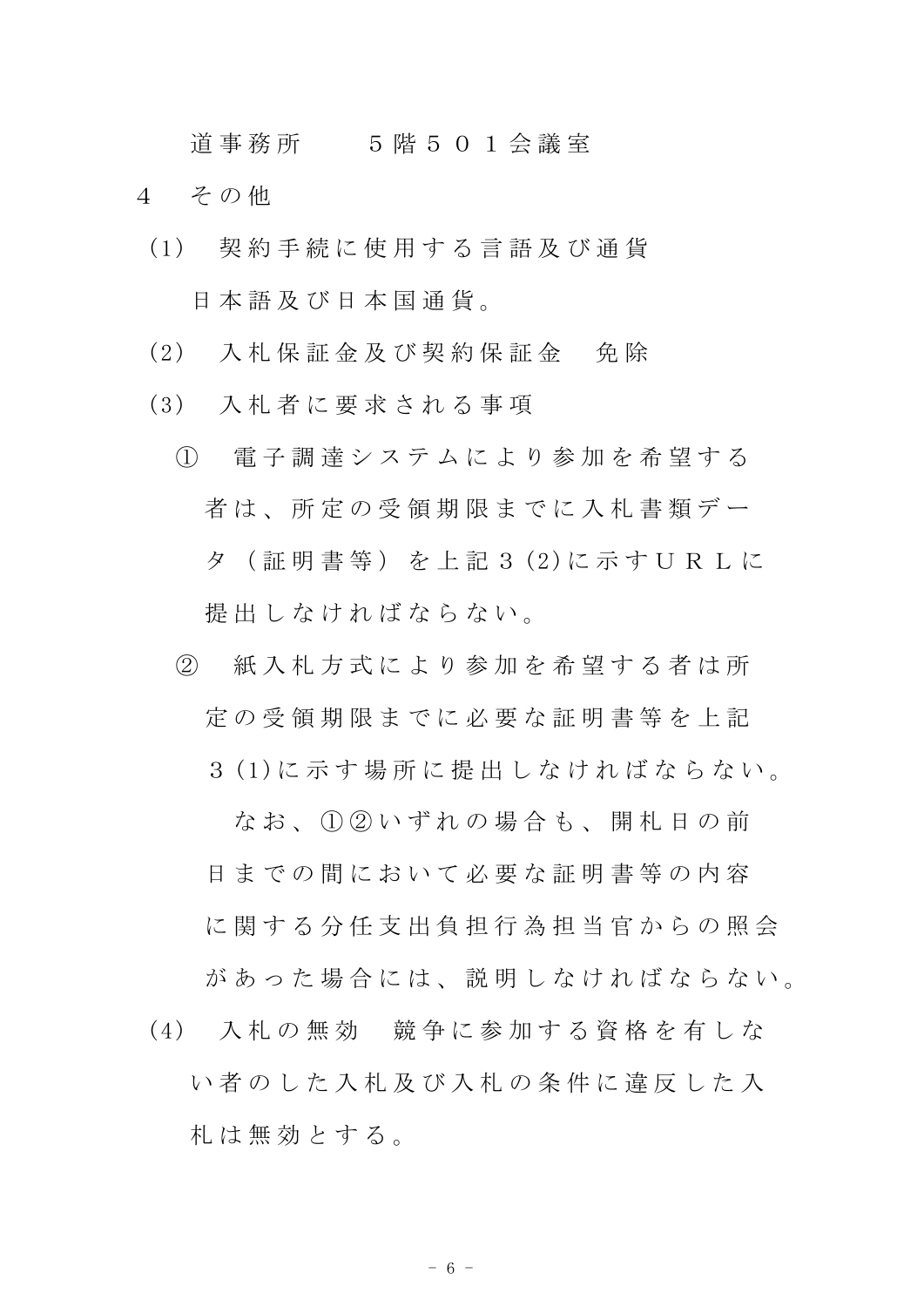- (5) 契 約 書 作 成 の 要 否 要
- (6) 落 札 者 の 決 定 方 法 予 算 決 算 及 び 会 計 令 第 79条 の 規 定 に 基 づ い て 作 成 さ れ た 予 定 価 格 の 制限の範囲内で、最低価格をもって有効な入 札 を 行 っ た 者 を 落 札 者 と す る 。
- (7) 手続きにおける交渉の有無 無
- (8) 詳 細 は 入 札 説 明 書 に よ る 。
- 5 Summary
	- (1) Official in charge of disbursement of the procuring entity : Naoki Terasawa Director-General of Wakayama River and National Highway Office, Kinki Regional Developm-ent Bureau
	- (2) Classification of the products to be procured : 26
	- (3) Nature and quantity of the products to be manufactured or delivered: Electricity to use in the building Wakayama River and National Highway Office Jurisdiction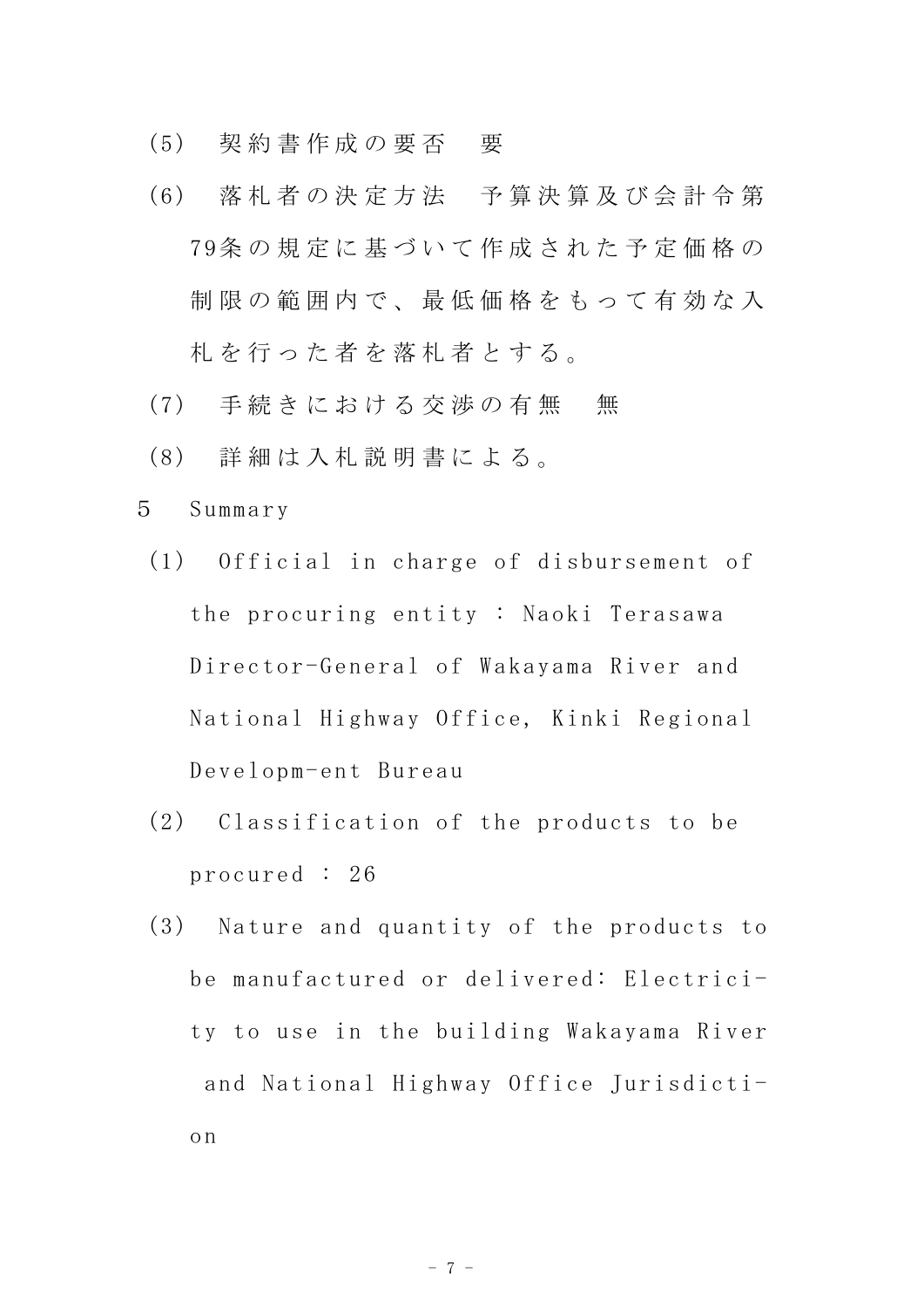Electricity contract 463kW

The estimated electricity of the year 1,940,226kWh

- (4) Delivery period : From 1 April, 2017 through 31 March, 2018
- (5) Delivery place : as in the tender documentation.
- (6) Qualification for participating in the tendering procedures : Suppliers eligible for participating in the proposed tender are those who shall :
	- ① not come under Article 70 and 71 of the Cabinet Order concerning the Budget, Auditing and Accounting
	- ② have Grade A or B on" selling of products" in Kinki Area interms ofqu-al ification for participating in tend-er s by Ministry of Land, Infrastructu-re, Transport and Tourism. (Single quali-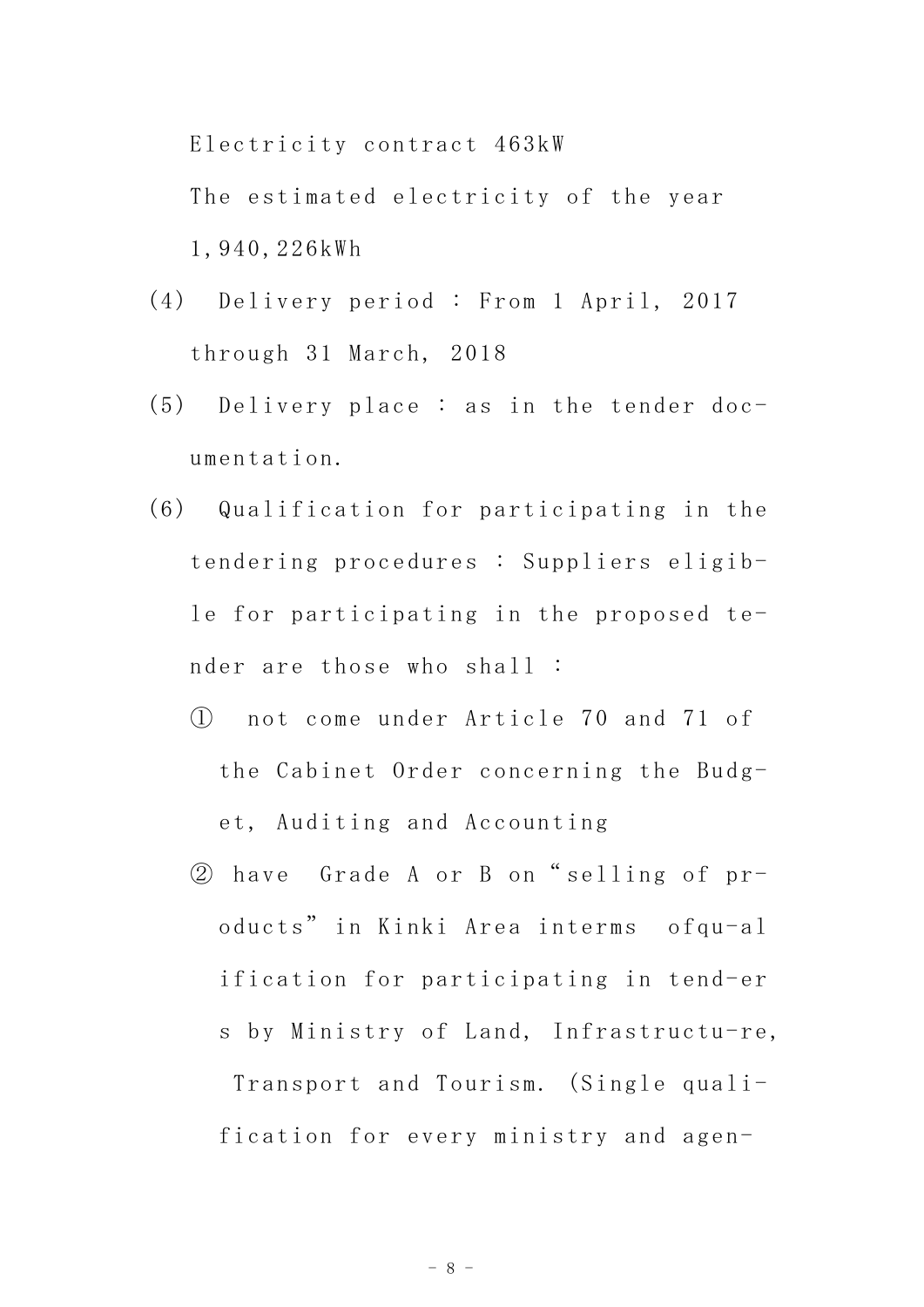cy)

- ③ Have registered in accordance with Article2-2 of the Electricity Utilities Industry Law.
	- ④ Fulfill the requirement mentioned in the tender manual that are stated from the viewpoint of reducing CO2
	- ⑤ not be under suspension of nomination by Director-General of Kinki Regional Development Bureau from Time-limit for submission of certificate to Bid Opening
	- ⑥ not be the stated person under the commencement of reorganization proceedings of under the beginning of rehabilitation proceedings (except for the person who has the procedure of reapplication under the notification of the competing participation qualification)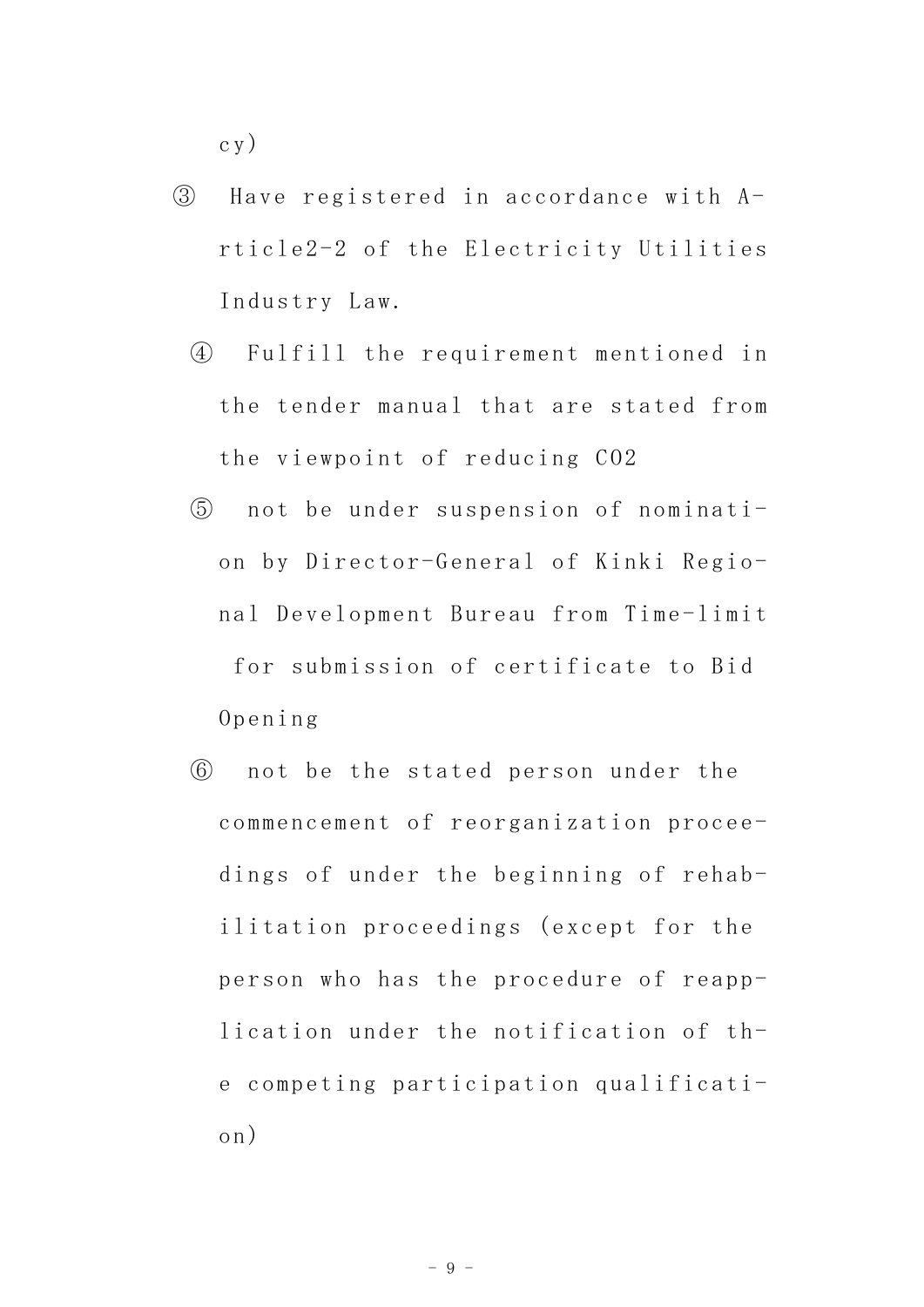- ⑦ acquire the electric certification in case of using the Electric Bidding system https://www.nyusatsu.geps.go. jp/OMP/Accepter/
- ⑧ not be the person that a gangster influence management substantially or the person who has exclusion request from Ministry of Land, Infrastructure, Transport and Tourism is continuing state concerned
- (7) Time-limit for submission of certificate 16:00 7 November, 2016
- (8) Time-limit for tender : 16:00 6 December, 2016
- (9) Contact point for the notice :Hidenori Ezaki Contract Section, Accounting Division,Wakayama River and National Highway office, Kinki Regional Development Bureau, Ministry of Land, Infrastructure, Transport and Tourism. 16, Nishimi-